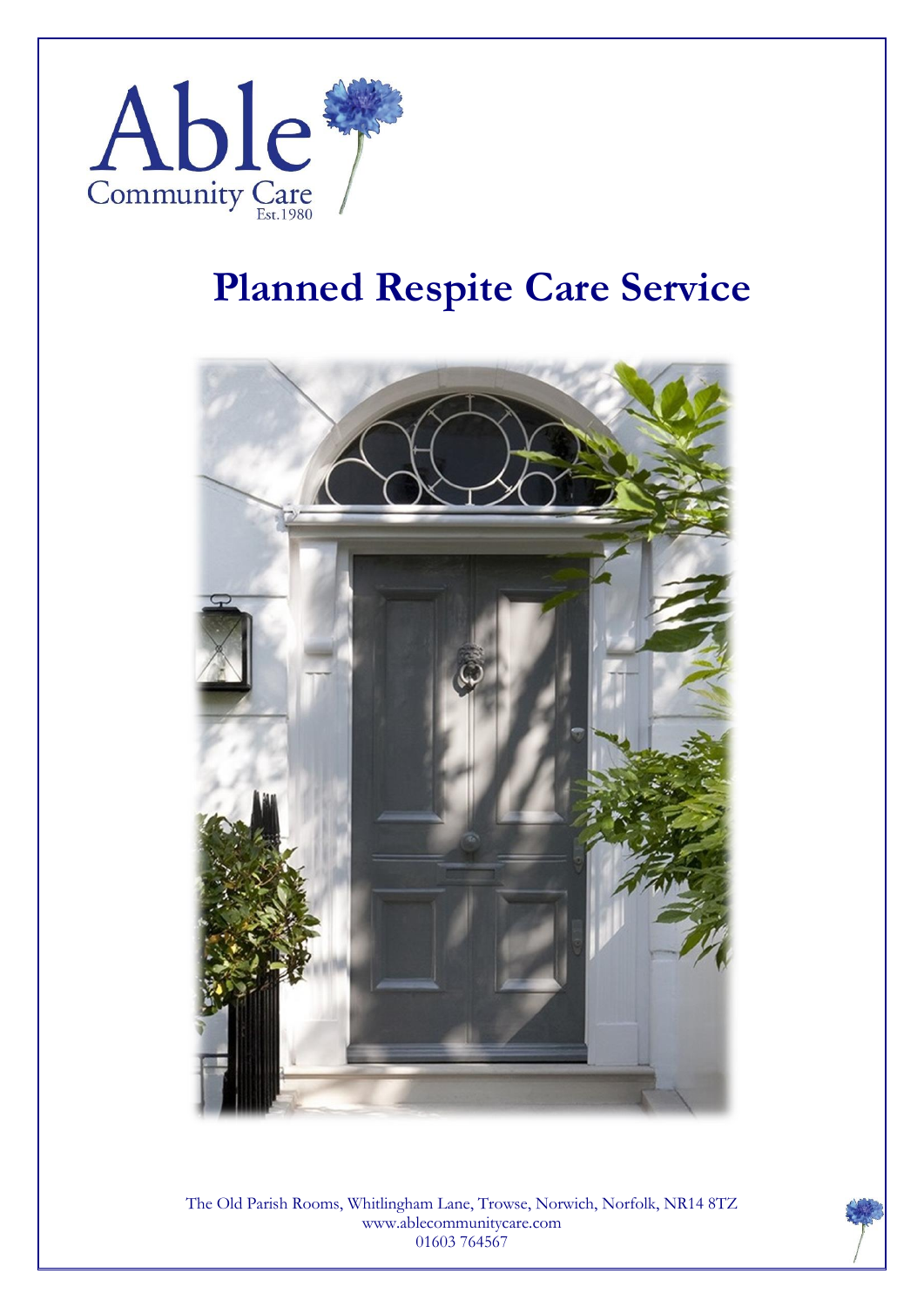#### **Our Planned Respite Care Service**

Our Live-in Care Service for people who care for a family member or friend but need a break knowing that their loved one is being cared for safely in their own environment by our experienced live-in carers.

Our service removes the risks associated with being alone and promotes independence through one-to-one care. Carers can assist with personal care, shopping, cooking, cleaning, walking the dog, laundry, medical and social appointments or simply provide companionship.

Able Community Care is an Introductory Service and our carers are self-employed. Able Community Care undertakes rigorous reference checks, interviews and all carers have current DBS checks and Public Liability Insurance.

This service is booked in advance and is available nationwide



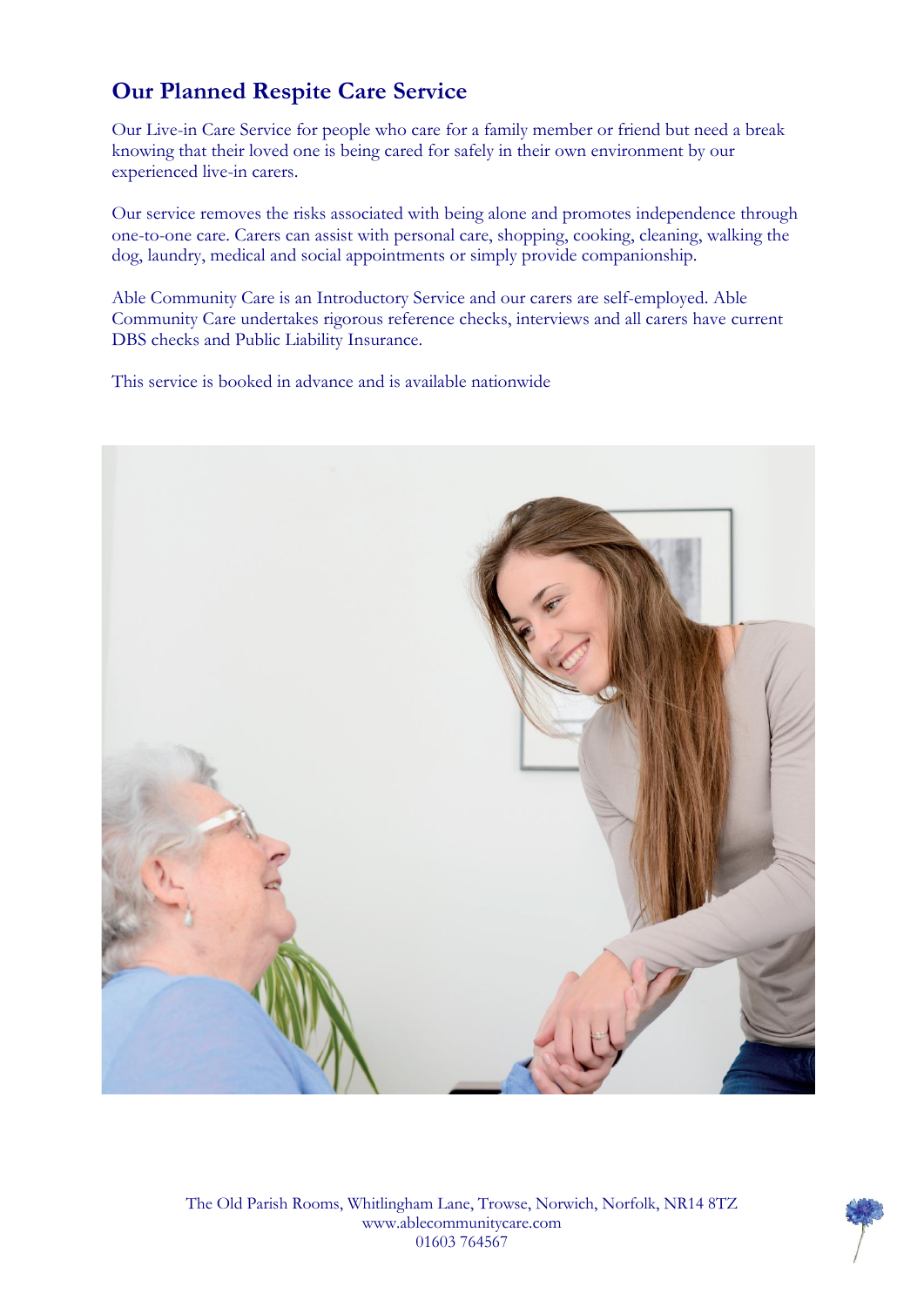#### **How to Access our Care Service**

After an initial contact with us, we will answer any questions you may have. We now ask you to complete the enclosed client form. This enables us to start to build a picture of your need and requirements.

Once we have confirmed we can meet your needs, an Offer of Care Letter is sent to you or your advocate with full costs and a breakdown.

Unlike other care agencies, we do not agree to undertake a care package without first establishing that we are the right agency for you.

If you wish to go ahead, we will require a start date and a copy of our Terms and Conditions signed and returned. You will be introduced to your individual Care Manager and we will endeavour to find you the 'right match' of carer.

It is your choice to have or not have any carer in your own home. We welcome and encourage regular feedback from clients and their families on a carers suitability or compatibility.

#### **Reliability and Out of Hours Assistance**

Our care promise is continuous care. We have 100% reliability 365 days a year.

In the case of an emergency, our Care Managers can be contacted 24 hours a day to respond to any problems with your care package.

#### **Why Able Community Care?**

Able Community Care is experienced in providing care to people from late teens to centenarians. We understand the needs of people with conditions such as Alzheimer's, Parkinson's disease, MS, spinal injuries, stroke recovery, acquired head injuries and Cerebral Palsy, for example.

Your Care Manager will liaise with you at every step, via telephone, e-mail, by post or a home visit if requested.

For every carer booking we will send you an advice letter in advance. This features a photograph and an up to date profile of your carer. Your carer will then telephone you to introduce themselves and to discuss any concerns you may have.

Able Community Care is backed by lawyers with in-depth knowledge of domiciliary care. This, added to our several decades experience in the care sector, enables us to meet the needs of a continuously changing industry.



**The Home of Able Community Care**